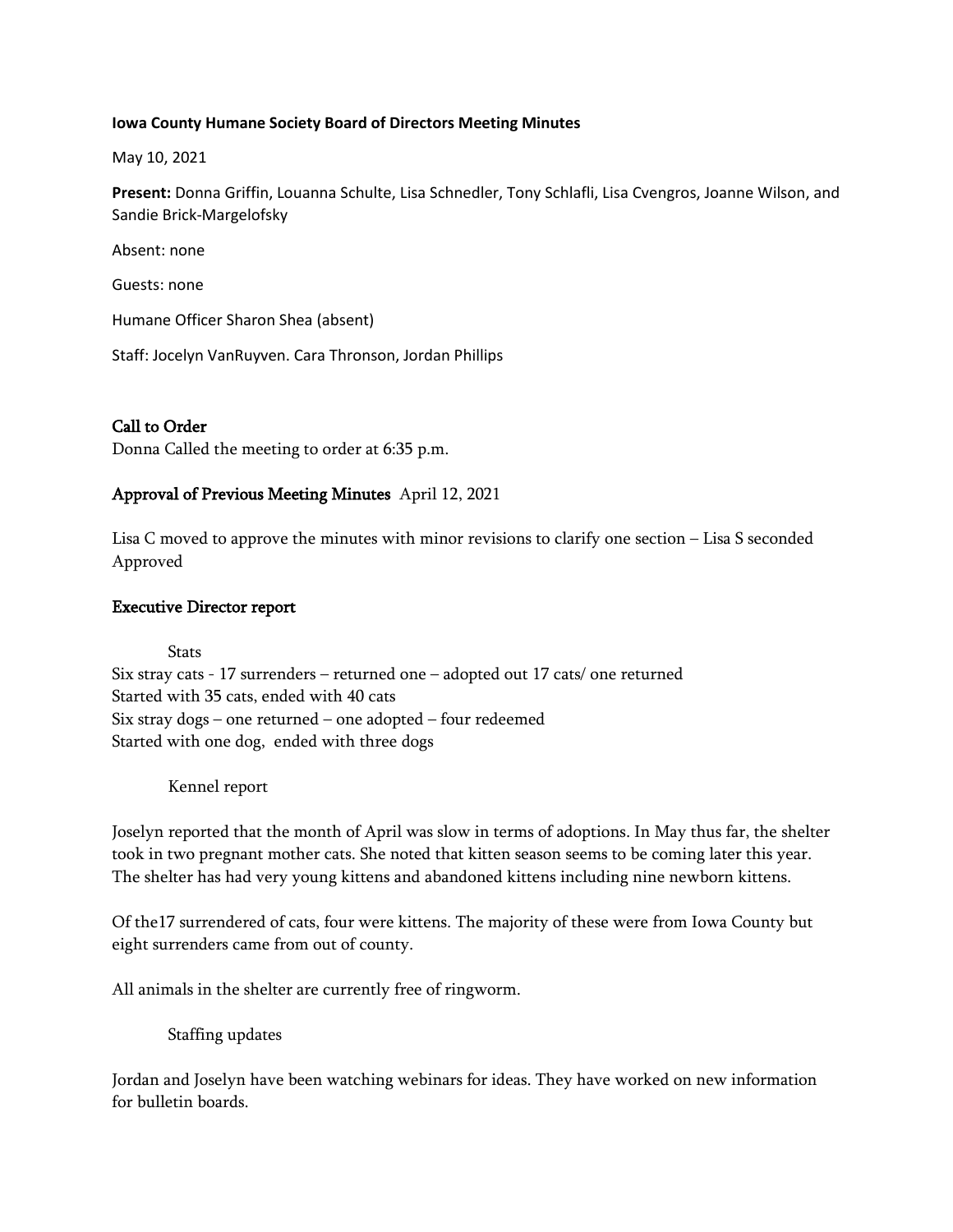Joselyn hired an Operations Assistant who started one week after the last board meeting. She is training but is catching on quickly.

Joselyn and Jordan both took the Euthanasia class and both passed their exams for certification. A great deal of good information was shared in addition to Euthanasia.

Spring fundraising mailer/newsletter

Went out – donations still coming in. We have raised over \$12,895 in April and over \$5,000 in May thus far.

### Treasurer report

The 990 has been completed by our auditor (Becky) and is in the mail. Lisa C is the reviewer.

Lisa C. noted that she sent the highlights of her report to the board members. Nearly \$18,000 was raised from the recent mailer and more than \$1,500 was raised through the garage sale. We received two years' rent from UPS. We received half of the annual Humane Officers payment in May.

Cost to do mailer - \$2,200; three payrolls this month; \$500 staff training cost.

#### Humane Officer report

Stats – none available Joselyn said that Sharon noted the calls have been "slow."

#### Committee Reports:

#### Fundraising

Joselyn said that she and Jordan are considering expanding the walk Sandie is promoting to do a Dog Walk at the shelter – to get more people involved.

The Garage sale raised over \$1,500.

Sandie plans to meet with Donna and Joselyn to review the donor list to see if there are patterns of giving and possible strategies we could use to increase giving. Sandie would like to explore with Joselyn the possibility of doing a fundraiser each month such as a poker run, 5ks, and she is exploring beginning donor spotlights, naming opportunities, photo contests, and a wine pull.

Donna discussed signature events. This was Louanna's idea – to have an event that puts us on the map – unique to our organization. Also, we had discussed hosting an open house.

Donna would like board members to share any signature event ideas they might have.